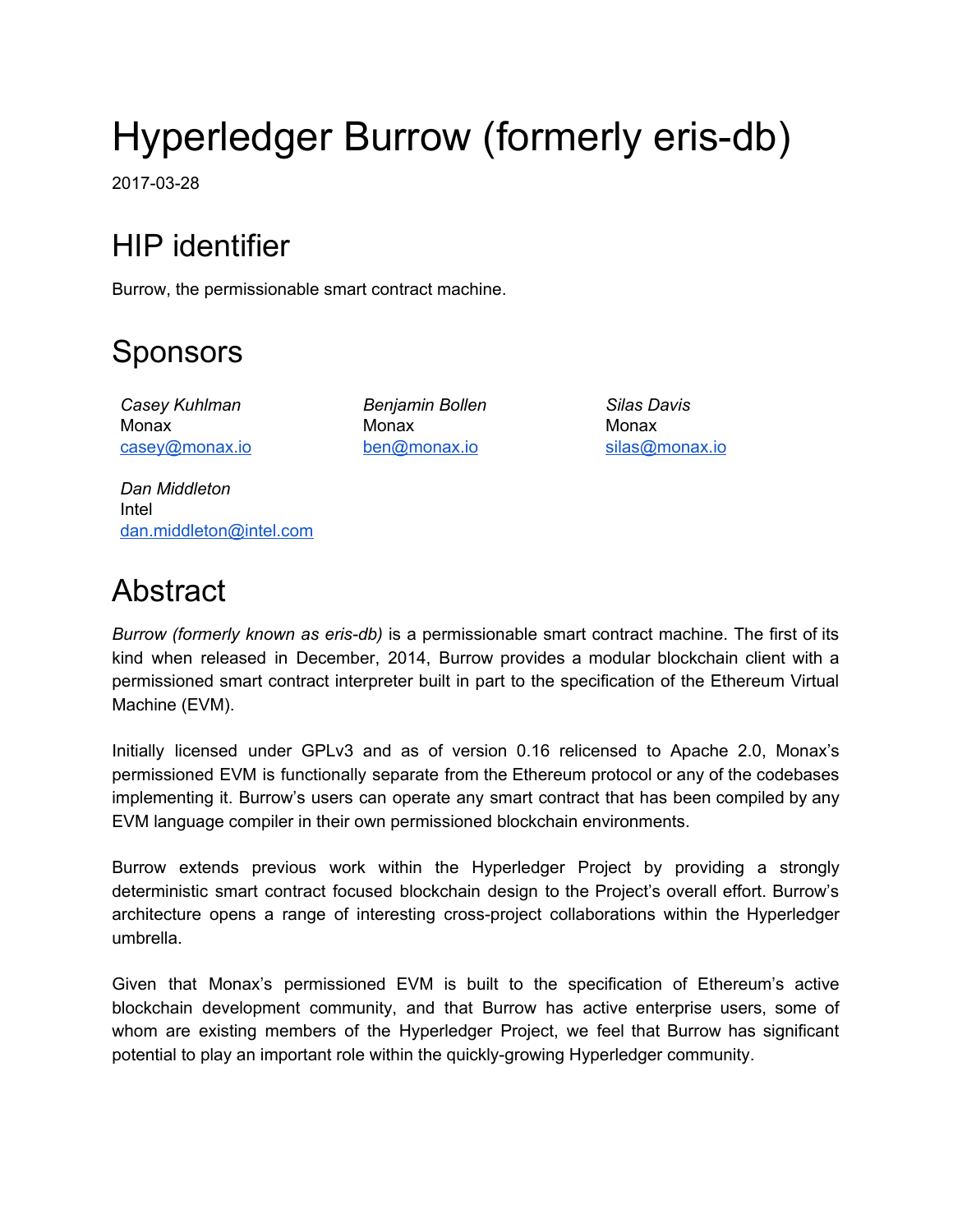## **Context**

Burrow's high-level architecture is described (in diagrammatic form) below.



More details on the specific architecture and features of Burrow are included below in the "*Solution"* section of this HIP.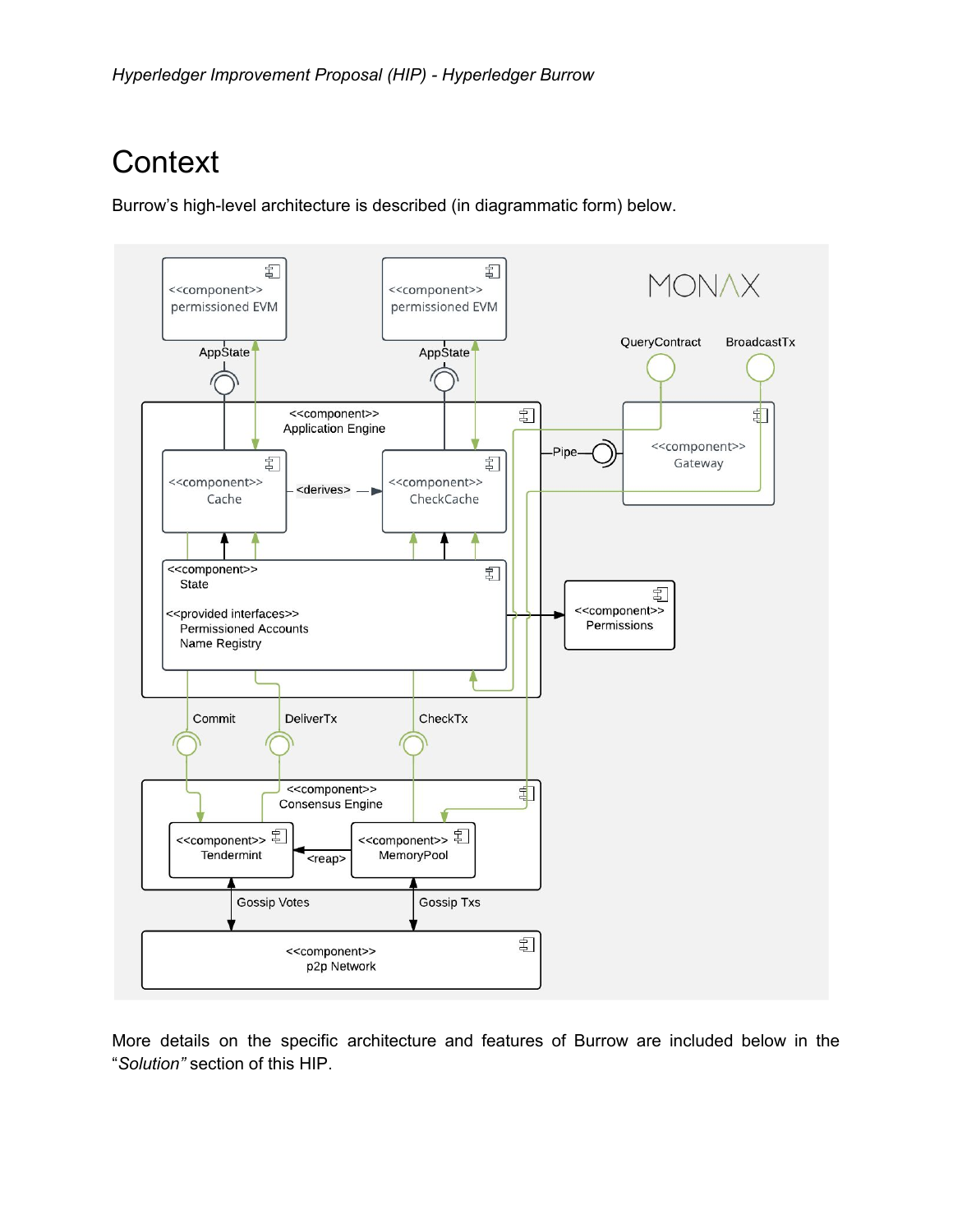### **Motivation**

Burrow's primary users are businesses aiming at value chain level optimization amongst other blockchain and smart contract benefits. These users *require* permissions on their blockchain deployments in order to fulfill numerous legal and/or commercial requirements for their applications.

Burrow was designed to be a general-purpose smart contract machine and is not optimized for the requirements of any single industry; rather Burrow has been optimized for general-purpose, cross-industry smart contract use cases.

Startups to enterprises are using Burrow's permissioned EVM so that they may leverage smart contract innovations from the open source world in a more secure, legally compliant, cryptocurrency-free, enterprise-grade setting.

For a bit of overall historical context on the background, goals, and learnings of where Burrow has grown out of please see this [Github](https://github.com/eris-ltd/eris/blob/release_0.12/docs/specs/motivation.md) file. At that time we said the following:

*At Eris* [now Monax] *our approach to blockchain technologies is that blockchains, but really more interestingly and importantly, smart contract networks (which just so happen to currently reside on blockchains), are an immensely helpful tool.*

This is "*the road we have travelled"*. So far. As to why we are submitting Burrow for incubation by the Hyperledger Project, we have covered our motivations in this [blog](https://monax.io/blog/2017/02/28/why-were-joining-hyperledger/) post.

### **Status**

Burrow's current release is version 0.16.1. It has existed under various names since October, 2014.

Burrow is under active development. The latest source code may be found on [Github](https://github.com/eris-ltd/eris-db).

Burrow is licensed under the Apache License, version 2.

Burrow is deployable over any cloud platform, currently available on AWS and Azure with further ready-to-deploy cloud solutions already under development.

Several tasks for the project are either in progress or on the design table. These can be broken down into "usability improvements" and "code improvements".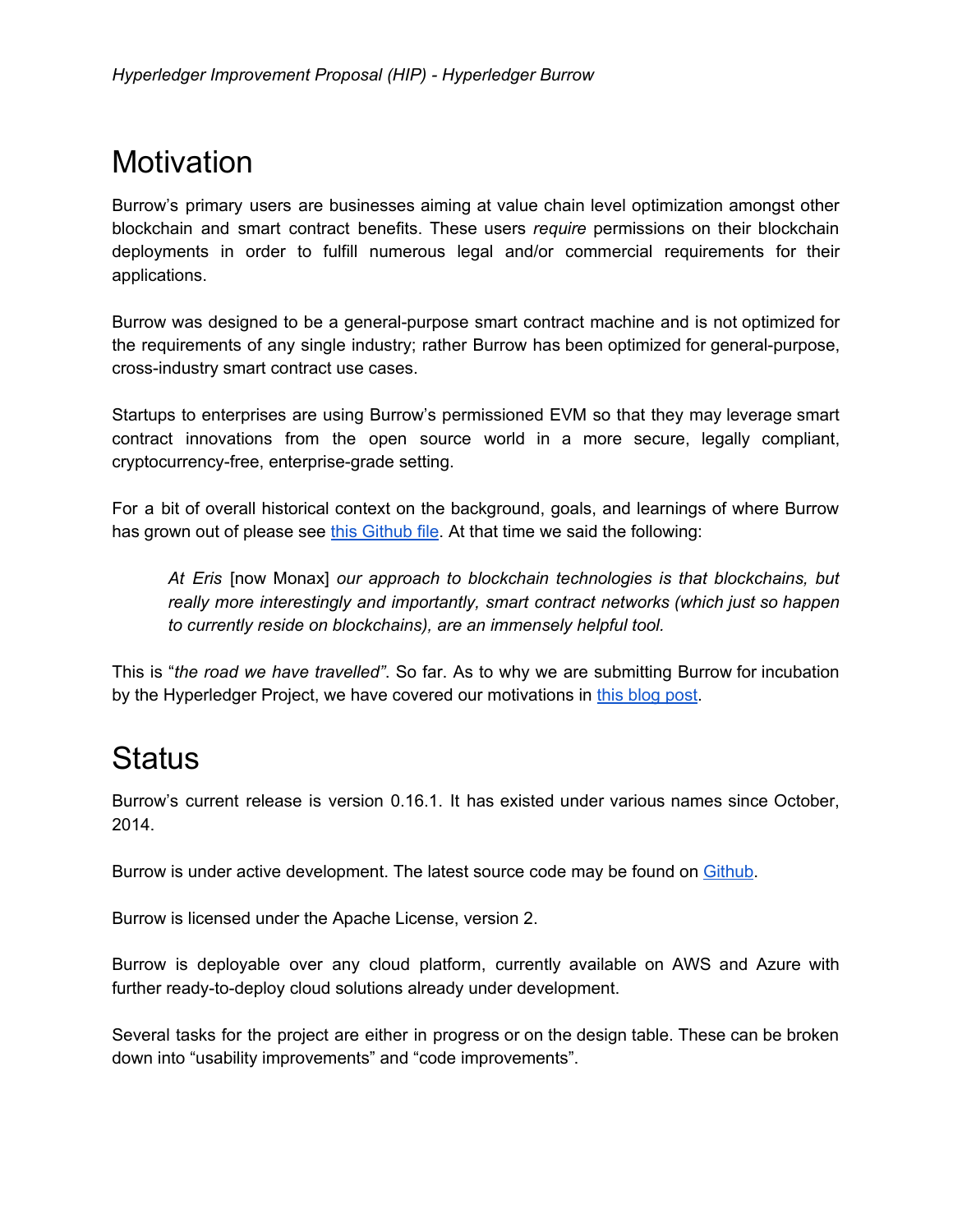#### *Hyperledger Improvement Proposal (HIP) - Hyperledger Burrow*

*N.B.*, the following tasks do not include the harmonization efforts described below in the "*Solution"* section of this HIP.

#### **Usability Improvements**

- Improved documentation
- Testing improvements (particularly with respect to long running tests, performance or load testing, fault tolerance testing at node level)
- QA and acceptance improvements

**Code Improvements** (these are largely described in [this](https://github.com/eris-ltd/eris-db/blob/master/docs/PROPOSALS.md) file)

- 1. Harmonization of the RPC against Ethereum's web3 standard
- 2. Enhancements to the internal events system
- 3. Privacy enhancements
- 4. Scalability enhancements
- 5. Formalizing Secure Natives framework and packages (multisig, various cryptographic primitives, etc.)

### **Solution**

Users of Burrow are able to benefit from having an access control layer through the use of smart contracts and our "secure natives" based permission layer. Burrow's generalized architecture should be largely approachable to the members of the Hyperledger Technical Steering Committee.

The major components of Burrow are as follows:

- **Consensus engine** which is responsible for maintaining the networking stack between nodes and ordering transactions to be utilized by the application engine.
- **● Application Blockchain Interface** ("ABCI") provides the interface specification for the consensus engine and application engine to connect.
- **● Smart contract application engine** provides application builders with a strongly deterministic smart contract engine for operating complex industrial processes.
- **● Gateway** provides programmatic interfaces for systems integrations and user interfaces.

Each of these components is addressed in greater detail below.

#### Consensus Engine

Burrow currently uses the Tendermint consensus engine which implements documented consensus and p2p protocols. Transactions are ordered and finalised by its Byzantine fault-tolerant, deposit-based proof of stake engine.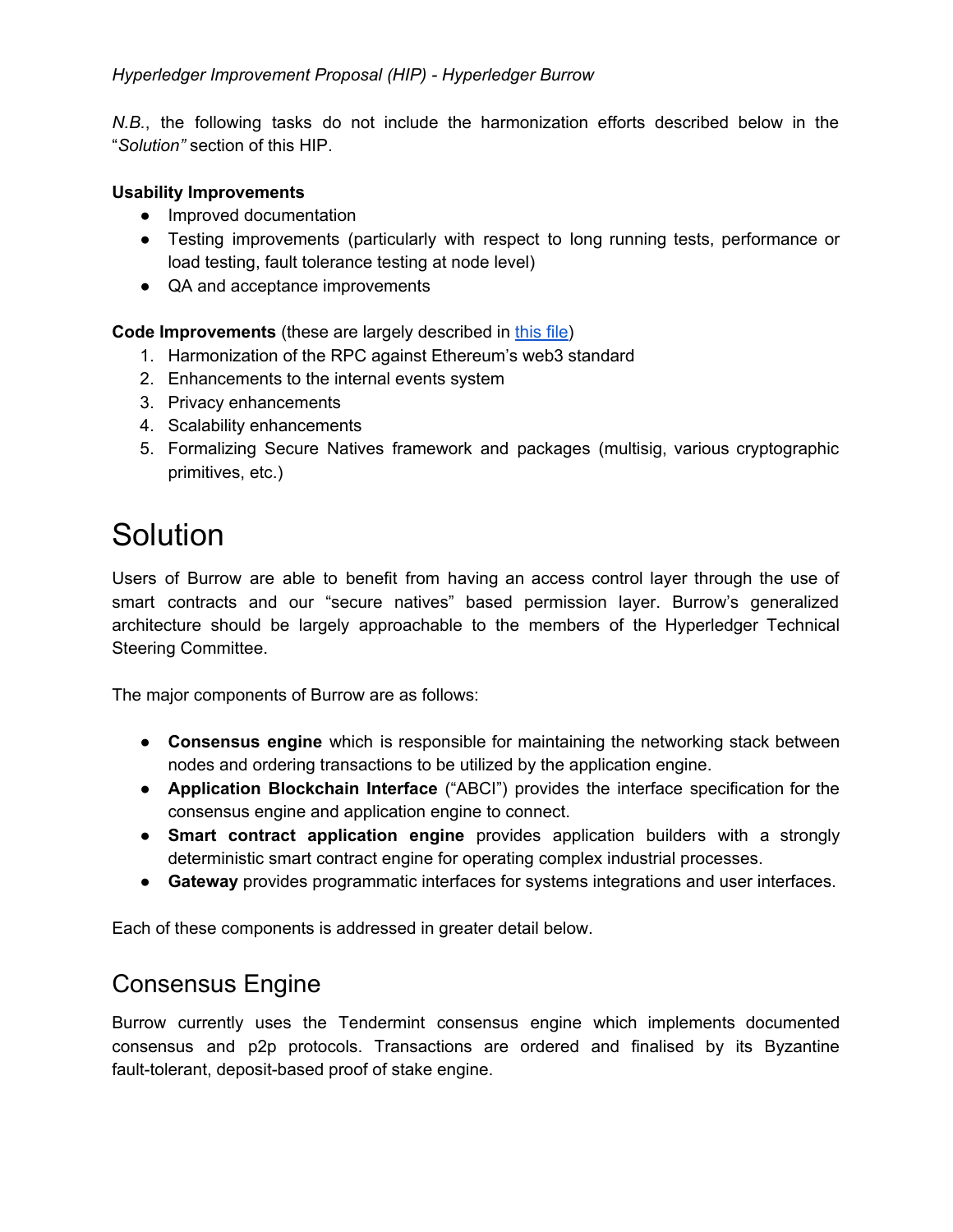The Tendermint consensus engine provides high transaction throughput over a set of known validators and prevents a blockchain from forking. This instant-confirmation finality is vital for our users who require non-reconciling integrations with their other systems.

The Tendermint consensus engine is a separate project which is utilized as a dependency of Burrow. It is not included in this submission. Tendermint is also currently licensed under the Apache License, version 2.

Burrow is a *user* of consensus engines rather than focused on *making* a consensus engine. Due to Burrow's use of an application engine-consensus engine interface (ABCI) it has an ability to leverage other consensus engines (the concept known as "pluggable consensus" within the blockchain community). We are particularly interested in collaborating with the PoET team to work towards integration of that consensus engine.

### Application Blockchain Interface (ABCI)

The consensus engine interfaces with the smart contract application engine over the ABCI. The interface abstraction allows for the consensus engine to remain (largely) agnostic from the smart contract application.

We envision working closely with other current and future Hyperledger projects to enable increased utility and separation of concerns (modularity) for these very different feature suites provided by current blockchain technology, which is largely monolithic.

### Smart Contract Application Engine

At a fundamental level, the application engine validates transactions and applies them to the application state in the order that the consensus engine provides them to the application engine over the ABCI. The majority of the value Burrow directly provides to users is included in the Smart Contract Application Engine. Some of its key sub-components are outlined below:

#### Application Global State

The application state consists of all accounts, the validator set, and Burrow's in-built name registry. A transaction that calls on the smart contract code in a given account will activate the execution of that account's code in a permissioned virtual machine.

#### Secure Native Functions

Secure native functions provide the ground rules that all accounts and all smart contract code must follow. They do not reside as EVM code, but are exposed into the permissioned EVM via interface contracts. Permissioning is enforced through secure native functions and underlies all smart contract code execution (the permission layer is covered below).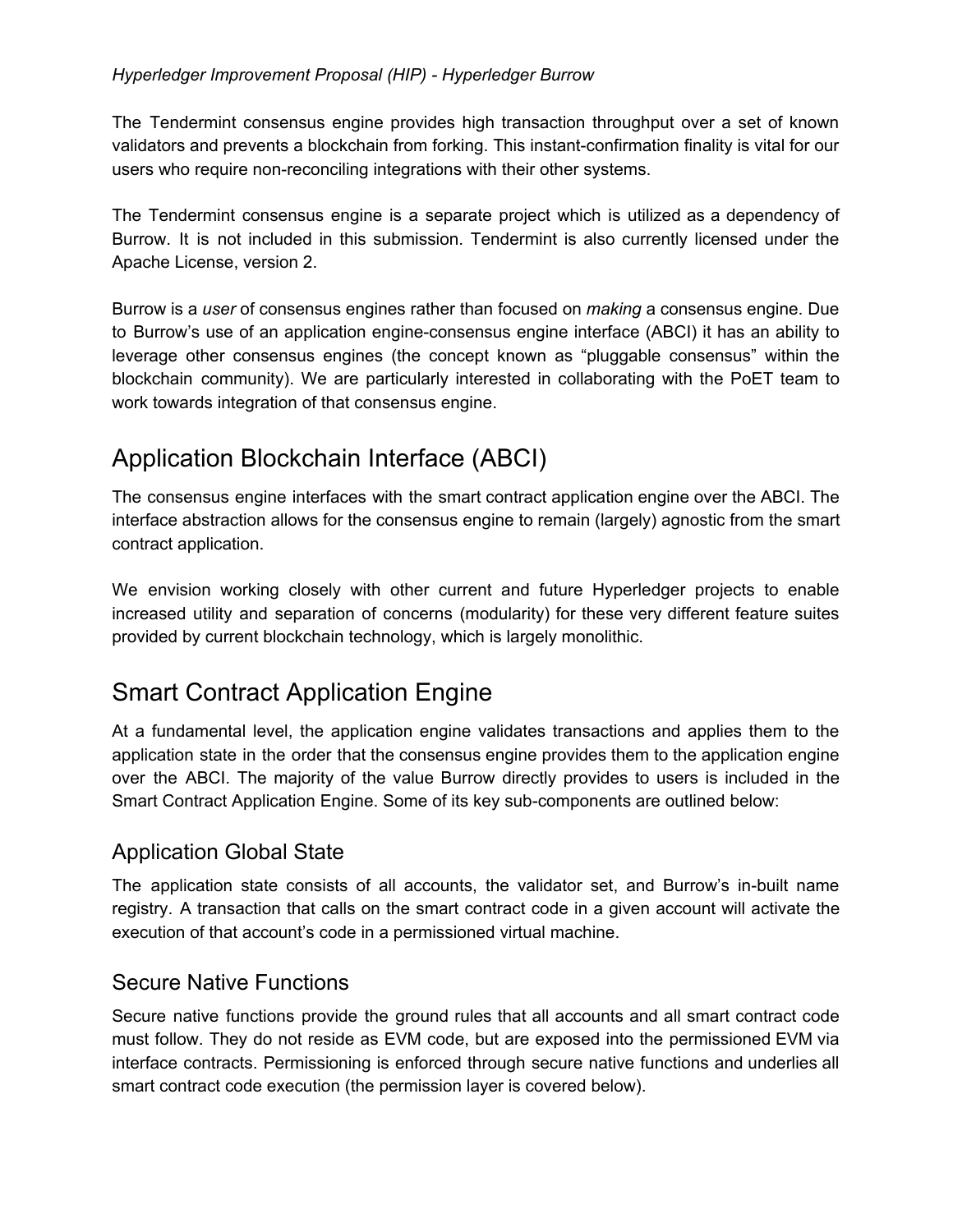Burrow envisions a secure native functions framework which supports the use of native language code for higher performance and security. Secure native functions can be exposed into the permissioned EVM within Burrow.

Secure native functions can also be structured to provide the basis for increased smart contract performance. Secure native functions can provide a range of "sudo" level functions to ecosystem applications which can and should be built natively and exposed into the permissioned EVM. Work remains as to how to systematize this and also to add additional advanced capabilities necessary to support a wide variety of users.

#### Permission Layer

Burrow comes with a capabilities-based, evolvable permissioning layer. This permissioning layer was, when released in December 2014, the first of its kind available on the market.

The network is booted with an initial set of accounts which have permissions as well as a global default set of permissions. Network participants with the correct permission can modify the permissions of other accounts by sending an appropriate transaction type to the network which is then vetted by the network validators before the new permissions are updated on the target account. Via the EVM, additional sophisticated roles-based permissioning can be leveraged via the use of Burrow's roles feature which exists on each account. Roles can be updated via discrete transactions or by smart contracts.

In addition, Burrow exposes the ability for smart contracts within the permissioned EVM to modify the permission layer and account roles. Once a contract leveraging this functionality has been deployed to a chain, a network participant with the appropriate permissions can grant the contract the capability.

In the future, we feel there is a possibility that this suite of Burrow's features would harmonize to a great degree with the work of the Fabric and Sawtooth Lake teams.

#### Permissioned EVM

This virtual machine is built to observe the Ethereum operation code specification and additionally asserts the correct permissions have been granted. An arbitrary but finite amount of gas is handed out for every execution to ensure a finite execution duration (halting problem) the idea is that *"you don't need money to play, when you have permission to play"*.

Transactions need to be formulated in a binary format that can be processed by the blockchain node using an Application Binary Interface (ABI). Currently a range of open source tooling made both by Monax and the general Ethereum community provides users with the functionality to compile, deploy and link smart contracts compiled for the permissioned EVM and to formulate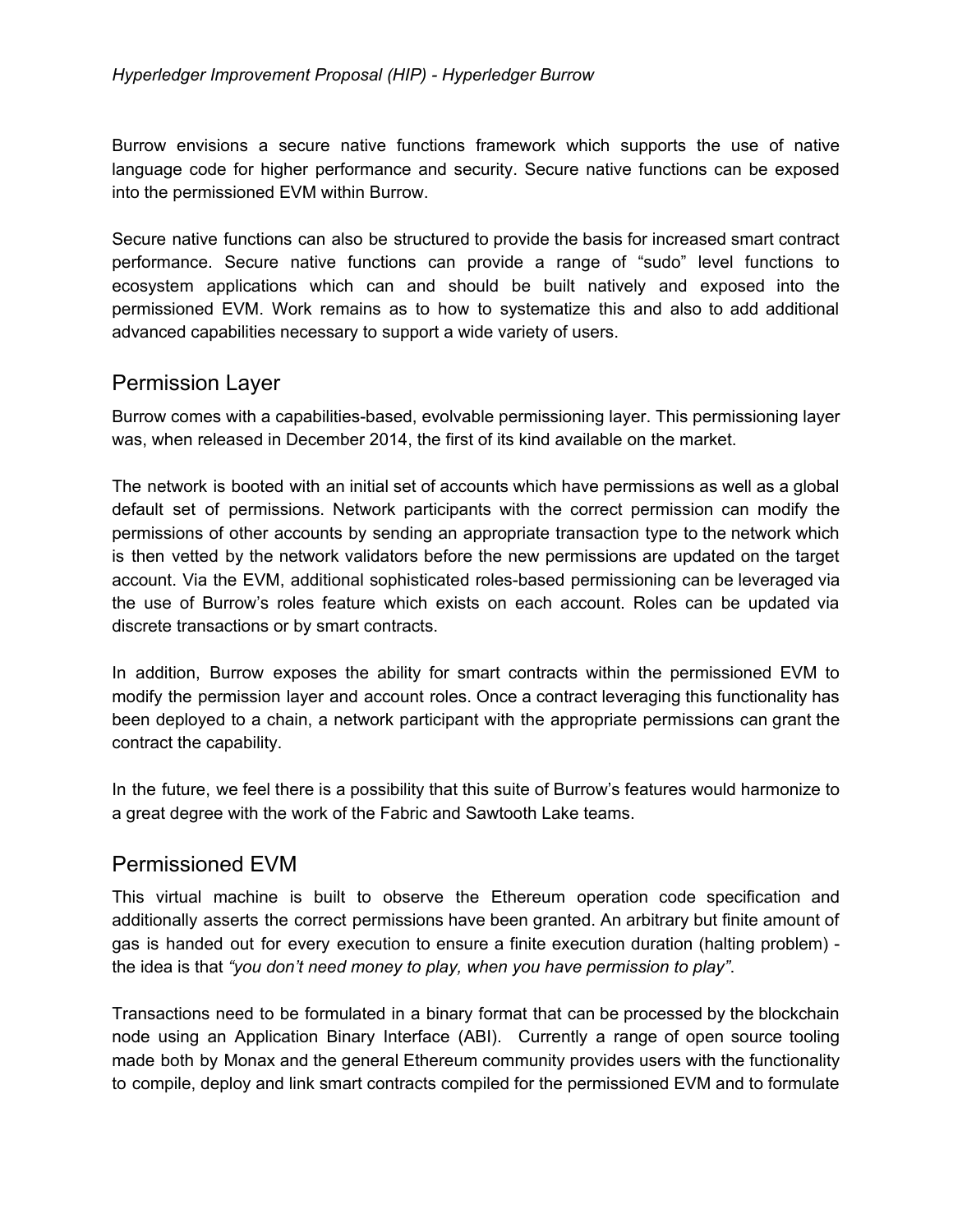transactions that call smart contracts. Future work on the light client will be aware of the ABI to natively translate calls on the API into signed transactions that can be broadcast on the network.

The permissioned EVM itself is designed and implemented as a stateless function to deterministically and verifiably transition an application state given a transaction. This code package has the potential to be integrated in different Hyperledger projects. For example, the extensible transaction families in Sawtooth allow us to think of the permissioned EVM as a *Transaction Processor* in Sawtooth's permissioned ledger framework.

### **Gateway**

Burrow exposes RESTful and JSON-RPC endpoints for clients to interact with the blockchain network and the application state through broadcasting transactions, or by querying the current state of the application.

Websockets allow interfacing components to subscribe to events, which is particularly valuable as the consensus engine and smart contract application engine can give unambiguously finalised results to transactions after each block.

### **Signing**

Burrow accepts client-side formulated and signed transactions for which we have an interface for remote signing available. Further work is in progress to integrate identity management to allow existing RSA X.509 certification solutions to assert valid elliptic curve public keys on the blockchain. We look forward to input from and alignment with the Hyperledger Identity workgroup on this matter.

External signing solutions are crucial for Burrow's users as they allow the blockchain nodes to be ran on commodity hardware. We are very interested in harmonizing our ongoing work to implement remote signing with other Hyperledger Projects that also are seeking to leverage external signing solutions rather than requiring users to run their blockchains on highly secure hardware.

### **Interfaces**

Burrow also uses boot and runtime interfaces, largely via files read by the blockchain node at boot; of course it also includes an RPC which allows for interfacing with the node during runtime. We would be very interested in working across the other Hyperledger projects to come to agreement on the following interfaces:

- genesis.json (or equivalent network state at boot file) specification
- config.toml (or equivalent node runtime file) specification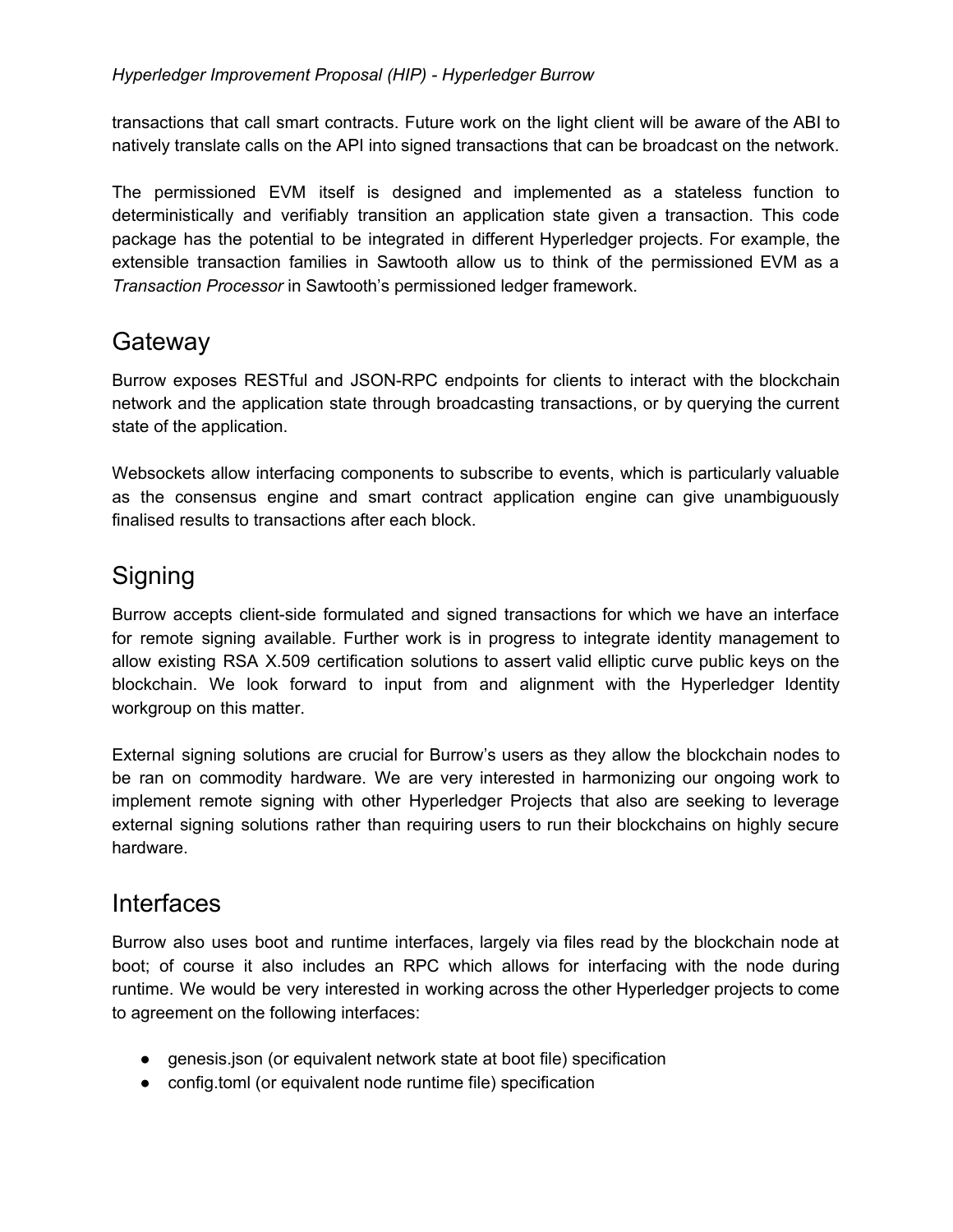● high-level RPC | API | Gateway interface specification (while various blockchain clients will differ in their RPC, much information can and should be standardized)

It is our view that as much standardization as possible for those interfaces across the various Hyperledger blockchain engines would greatly benefit developer tooling, developer operations systems, and blockchain explorers.

## Effort and resources

Currently two persons (Silas Davis and Benjamin Bollen, Monax) are committed full-time to developing and maintaining the Burrow project. To realize its full potential, we would welcome and encourage other developers and test engineers to join Silas and Ben in this effort.

## How to

The project is hosted at **Github**. The project and documentation contain all relevant build, test, and operation specifics.

The CI is tracked by [circle-ci.](https://circleci.com/gh/eris-ltd/eris-db) We will follow the Hyperledger community's guide for the CI once the proposal gets accepted.

Documentation is included in the repository.

### **Closure**

The project will succeed if organisations use Burrow's application engine as the basis of their ecosystem applications.